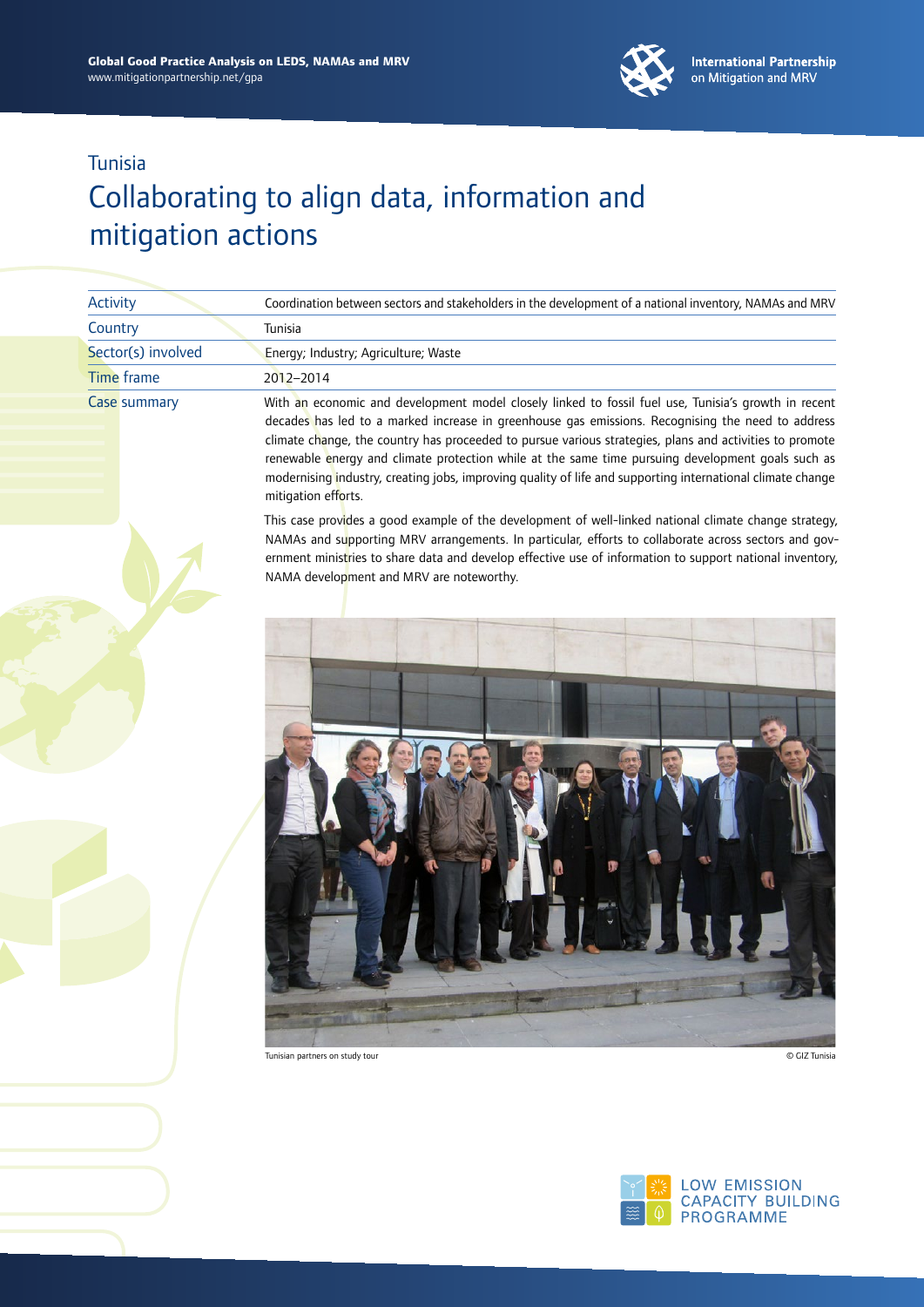### Tunisia Collaborating to align data, information and mitigation actions

#### Tunisia has pursued energy efficiency and renewable energy development since the 1980s, mainly coordinated and driven by the National Agency for Energy Conservation (ANME). More recently several national policy initiatives were launched to further drive climate change action. 2009: The Tunisian Solar Plan (TSP) was developed to provide a national strategy for implementing a diverse and sustainable energy supply for the country. The plan reflects Tunisia's ambition to become a regional hub for industrial and energy production and aims to enable the country's transition towards a low carbon energy pathway. It focusses on (1) a significant improvement in energy efficiency for a better control of energy demand; and (2) a substantial use of renewable energy to diversify the mix energy for power generation, including: » A high penetration of renewable energy including solar energy in electricity production. The planned capacity in 2016 is 230MW for CSP, 35MW for PV, 25MW for biogas and 410MW for wind power. » Strengthening of the energy demand management, energy savings should reach 23% of primary energy demand in 2016; » Interconnection with the European electricity grid to export electricity to Europe. In 2016, the export capacity should reach 1000MW including 800MW from the gas plant and 200MW of renewable energies; The establishment of a centre of competence for promoting the growth of the solar equipment industry in Tunisia. 2012: The National Climate Change Strategy (NCCS) was launched covering both adaptation and mitigation measures across various sectors. The strategy takes into account a range of short-term social and economic development needs and combines them with measures to guarantee ecological development in the medium term. It is also being aligned and embedded into long-term national development plans. Its key objectives are to reduce CO2 intensity by at least 40% by 2030 and stabilize emissions at 2012 levels by 2050 (Duchrow, 2013). 2013: Development began on the country's first NAMAs covering: Agriculture, Buildings, Cement, Local GHG Management, Renewable Energy and Wastewater. 2014: Tunisia embeds the importance of addressing climate change in its national constitution (only the third country globally to do this) demonstrating its strong national commitment to the issue. » National Inventory Working Group: A cross-sectoral/ministerial working group meets regularly to support the development and use of the national GHG inventory (see figure). The group includes core data suppliers and users including: the Energy Agency (ANME) who lead/drive the work of the group; Ministry of Agriculture (land-use change and agriculture data) and Ministry of Environment agencies (covering solid and liquid waste data). Use of National Inventory for developing NAMA and MRV: The National Inventory provides important base-data for the development of NAMAs. For example, in the cement mitigation mechanism (NAMA), the Inventory is being used for: identifying key sectors with the greatest emissions; providing approved calculation methods and national emission factors (based on information from GHG inventory of the energy sector for calculation of baseline in the cement mitigation mechanism); and using the established institutional arrangements (institutional structure and data flow) for measuring and monitoring NAMAs. » Development of data for NAMA, supporting/strengthening National Inventory and Climate Change Strategy: Tunisia is currently in the process of developing a range of NAMAs covering: Cement, Building, Renewable Energy, Wastewater, Local GHG Management, and Agriculture. These NAMAs require more detailed data for targeting actions and for later MRV activities. These activities are in turn helping **Background** Activities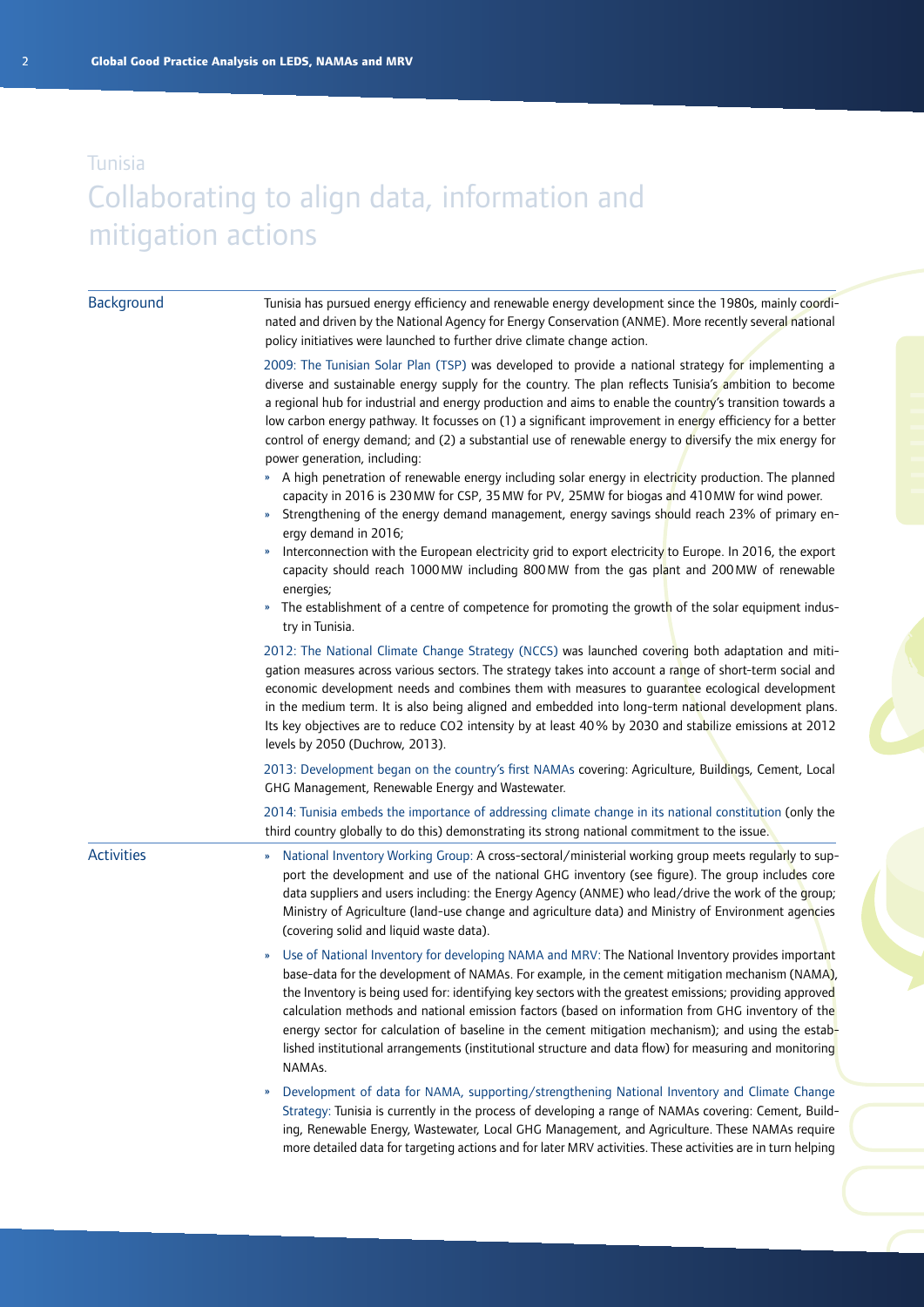## Collaborating to align data, information and mitigation actions

|                       | to progress the National Climate Change Strategy and strengthen the National Inventory by improving<br>access to and understanding of sector specific emissions. For example, the development of the cement<br>mitigation mechanism (NAMA) has built working relationships with and secured access to emissions of<br>the country's 9 cement producers.                                   |
|-----------------------|-------------------------------------------------------------------------------------------------------------------------------------------------------------------------------------------------------------------------------------------------------------------------------------------------------------------------------------------------------------------------------------------|
| Institutions involved | TSP: Ministry of Industry, Energy & Mines/ General Directorate for Energy (DGE); National Agency for<br>Energy Conservation (ANME); Tunisian Electricity and Gas Company (STEG); Ministry of Finance; Ministry<br>of Environment                                                                                                                                                          |
|                       | NAMAs: National Agency for Energy Conservation; National Sanitation Office (ONAS); Ministry for Infra-<br>structure and Environment; City of Sfax; Ministry of Agriculture                                                                                                                                                                                                                |
| Cooperation with      | German Federal Ministry for the Environment, Nature Conservation, Building and Nuclear Safety (BMUB)<br>through its International Climate Initiative (IKI); German Federal Ministry for Economic Cooperation and<br>Development (BMZ); Deutsche Gesellschaft für Internationale Zusammenarbeit (GIZ); United Nations<br>Development Programme.                                            |
| <b>Finance</b>        | Development of the various programs actions and activities (including development of TSP, NCCS and<br>NAMAs) supported by a combination of private and public sector funds together with international sup-<br>port including from: the French Development Agency (AFD); World Bank; European Union; United Na-<br>tions Development Programme (UNDP); and the German Federal Government. |

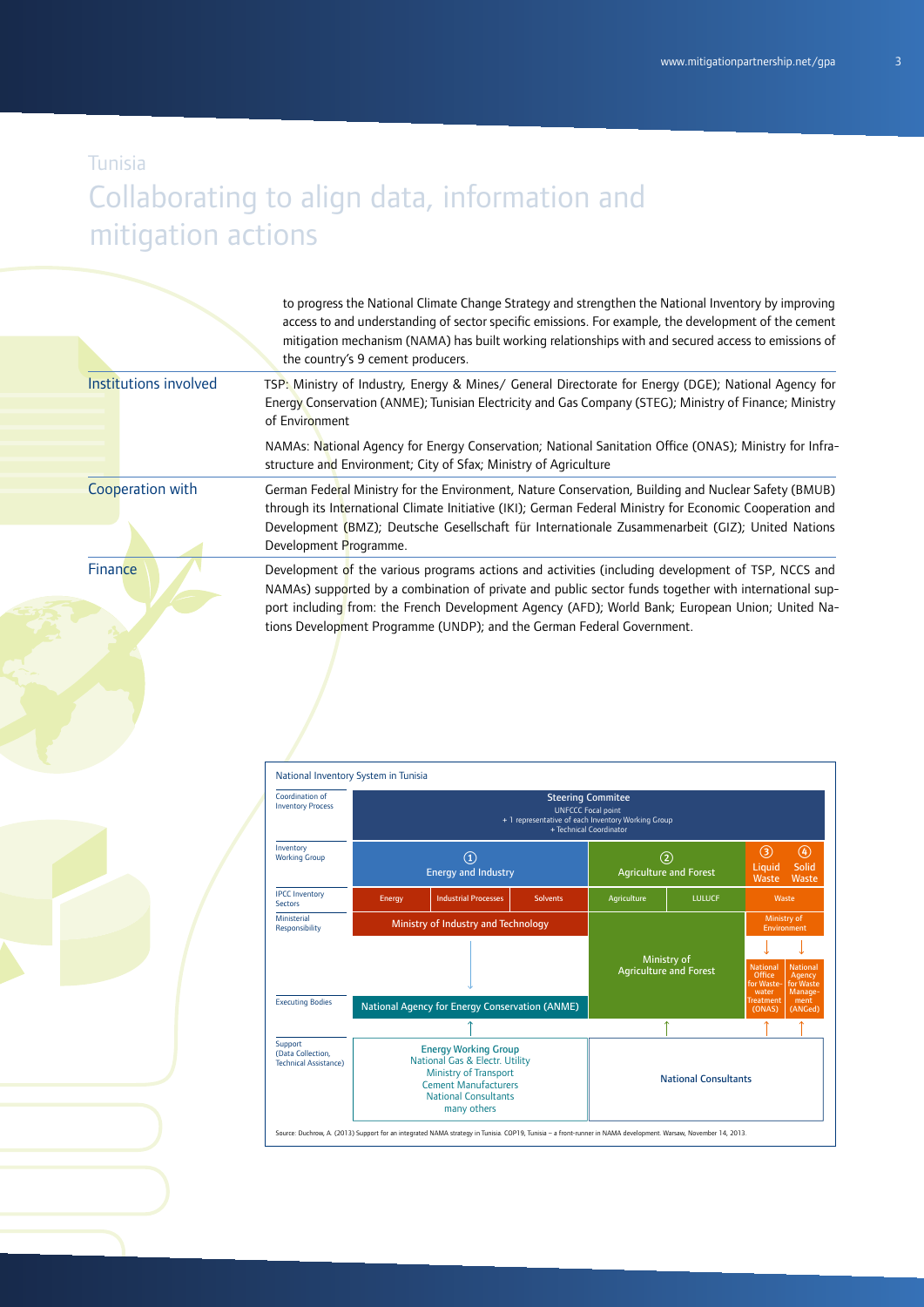## Tunisia Collaborating to align data, information and mitigation actions

| Impact of activities    | Capacity building: Staff of partner agencies through e.g. attending training courses and information<br>»<br>events on the topics of energy balance, MRV of mitigation measures and the development of green-<br>house gas inventories has built skills and knowledge necessary to ensure better greenhouse gas man-<br>agement. Staff are increasingly better equipped to undertake MRV related activities and this in turn<br>reduces dependency on external consultants.                                                                                                                                                                       |
|-------------------------|---------------------------------------------------------------------------------------------------------------------------------------------------------------------------------------------------------------------------------------------------------------------------------------------------------------------------------------------------------------------------------------------------------------------------------------------------------------------------------------------------------------------------------------------------------------------------------------------------------------------------------------------------|
|                         | Awareness was raised among decision makers: Across the various ministries and authorities responsible<br>$\boldsymbol{\mathcal{Y}}$<br>for relevant, high emissions sectors such as energy, industry, agriculture and waste management. This<br>has supported the development of institutional structures necessary to ensure a sustainable inventory<br>system is established.                                                                                                                                                                                                                                                                   |
|                         | National Inventory Working Group: Has built understanding of the need for more comprehensive<br>emissions data and facilitated stronger sharing of this data. Having key data-suppliers/users directly<br>involved ensures better quality of data and fosters more cross-sectoral understanding. Building trust<br>and stronger relationships through this group has also improved collaboration between agencies (e.g.<br>in developing NAMAs which span various sectors such as energy from waste).                                                                                                                                             |
|                         | More comprehensive emissions data: When the NCCS was under development, available data was<br>»<br>largely limited to energy and industrial processes, with broader sectoral data unavailable. Demand for<br>more comprehensive data (for NAMA and the NCCS) combined with coordinated efforts to develop<br>and share data is resulting in improved availability and granularity of data to support mitigation and<br>MRV efforts.                                                                                                                                                                                                               |
|                         | Increased engagement from private sector: Through raising awareness of need and benefits of ad-<br>$\boldsymbol{\mathcal{Y}}$<br>dressing climate change, key private sector actors have been more engaged and willing to share data.<br>For example in the case of the cement mitigation mechanism (NAMA), the 9 key cement processing<br>organisations central to the NAMAs work, now better understand co-benefits, and are more willing<br>to support the process. This has built trust in the process and consequently these organisations have<br>become more willing to share data for use in the national inventory and NAMA development. |
|                         | Increased trust and cross-sectoral understanding: Developed through combined efforts to collaborate<br>$\boldsymbol{\nu}$<br>in data sharing and design of mitigation actions (e.g. NAMA). This has demonstrably enhanced the<br>efficiency of decision-making in some cases. For example, even though the TSP had to be revised to<br>address regulatory and financial barriers, the targets set through the process were never challenged, in<br>large part as a result of a collaborative, bottom-up approach                                                                                                                                  |
|                         | Ready to submit first Biennial Update Report: Improvement in the National Emissions Inventory means<br>Tunisia is now in a strong position to submit BUR's.                                                                                                                                                                                                                                                                                                                                                                                                                                                                                       |
| Why is it good practice | The Tunisia approach builds on a long-term vision articulated by the Solar Plan, National Climate Strat-<br>$\pmb{\mathcal{W}}$<br>egy and most notably in the national constitution.                                                                                                                                                                                                                                                                                                                                                                                                                                                             |
|                         | The case demonstrates effective coordination across different ministries relevant for the development<br>$\boldsymbol{\mathcal{V}}$<br>of the inventory and NAMAs. In particular the coordination of data sharing and dialogue through the<br>working group has ensured that efforts will be informed by reliable data and have improved the meas-<br>urability and regular tracking of climate mitigation actions.                                                                                                                                                                                                                               |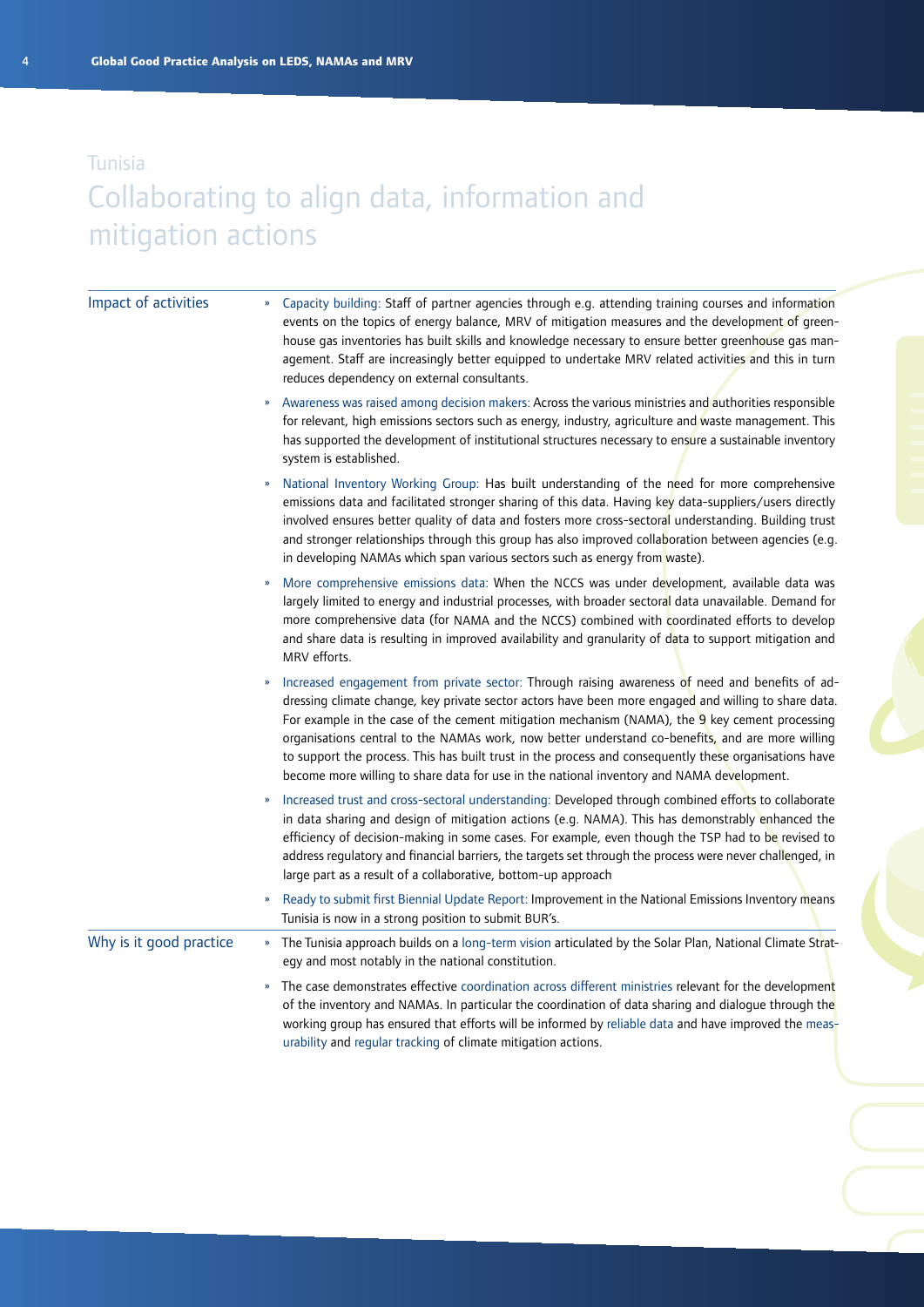## Collaborating to align data, information and mitigation actions

|                                    | Effective awareness raising around climate change and involvement of key stakeholders (e.g. cement<br>sector in NAMA development) also promises to stimulate private investment in NAMA activities. The<br>development of NAMAs covers a broad scope (i.e. not just driven by the solar plan with an energy<br>scope) and propose a diverse set of interventions across numerous sectors which fit into the existing<br>climate strategy.                                                                                                                                                                                                                                         |
|------------------------------------|-----------------------------------------------------------------------------------------------------------------------------------------------------------------------------------------------------------------------------------------------------------------------------------------------------------------------------------------------------------------------------------------------------------------------------------------------------------------------------------------------------------------------------------------------------------------------------------------------------------------------------------------------------------------------------------|
|                                    | While strengthening the national GHG inventory and designing MRV specific to each NAMA an MRV<br>framework is also emerging which will meet the requirements of biennial update reports.                                                                                                                                                                                                                                                                                                                                                                                                                                                                                          |
| <b>Success factors</b>             | Participatory approach: Engaging key stakeholders in the energy sector who nominated representa-<br>$\boldsymbol{\mathcal{V}}$<br>tives to participate in the working group. Tunisia is already well structured in terms of cooperation and<br>communication between stakeholders (including private sector) and administrations. Consequently,<br>collaborative approaches are quite efficient and a familiar process                                                                                                                                                                                                                                                            |
|                                    | Collaboration between ministries and sectors: Enhanced the availability and quality of data to inform<br>$\boldsymbol{\mathcal{V}}$<br>national and sector specific mitigation action. Many of the same people work together on both miti-<br>gation actions (e.g. NAMA) and inventory development which has enabled good shared knowledge of<br>the data, and built trust and cross-sectoral understanding.                                                                                                                                                                                                                                                                      |
|                                    | Linking energy and climate issues: Through the work of the ANME to develop a general strategy is<br>$\boldsymbol{\mathcal{Y}}$<br>ensuring efforts flowing from this strategy (e.g. NAMA, MRV etc) are well aligned with both climate<br>change and energy strategies. This connection also improves access to finance by providing a broader<br>basis for meeting funding criteria (e.g. climate change is more appealing than energy to some donors)                                                                                                                                                                                                                            |
|                                    | Knowledge of sectors and data: Government agencies have strong understanding of their sectors well<br>$\boldsymbol{\mathcal{Y}}$<br>which makes it much easier to develop inventory and MRV data and mitigation actions. For example,<br>access to good quality waste data makes it easier to calculate reliable GHG emissions resulting from<br>waste. Good knowledge management and data around energy provided a strong evidence base for<br>development of the solar plan and to identify and align mitigation actions (e.g. NAMA) with the<br>energy strategy.                                                                                                               |
| Overcoming barriers/<br>challenges | What were the main barriers/challenges to delivery?<br>How were these barriers/challenges overcome?                                                                                                                                                                                                                                                                                                                                                                                                                                                                                                                                                                               |
| Information                        | Securing data for inventory and NAMA development, particularly private sector data which is often rich<br>but commercially sensitive.<br>Engaging and collaborating closely with the private sector built trust to share data. For example, through<br>the development of the cement mitigation mechanism (NAMA), regular bilateral meetings with industry<br>and government on data needs and methodologies encouraged the sharing of data. Concerns about<br>commercial sensitivity were addressed by establishing data sharing agreements to ensure that only key<br>partners (e.g. ANME) would have access to the data.                                                       |
| Institutional                      | Engaging key stakeholders to develop understanding and motivation to support NAMA development<br>was an initial challenge. For example, communicating the relevance and importance to key sectors (e.g.<br>cement manufacturers).<br>Engagement was achieved through workshops, bilateral meetings with companies and a study tour. The<br>workshops and meetings introduced the international climate policy architecture and national strategies<br>to key stakeholders, linking it to their activities or area of business. European study tours took a selection<br>of key stakeholders (e.g. Energy Agency, Ministry of Industry, private sector, technical institutes) on a |
|                                    |                                                                                                                                                                                                                                                                                                                                                                                                                                                                                                                                                                                                                                                                                   |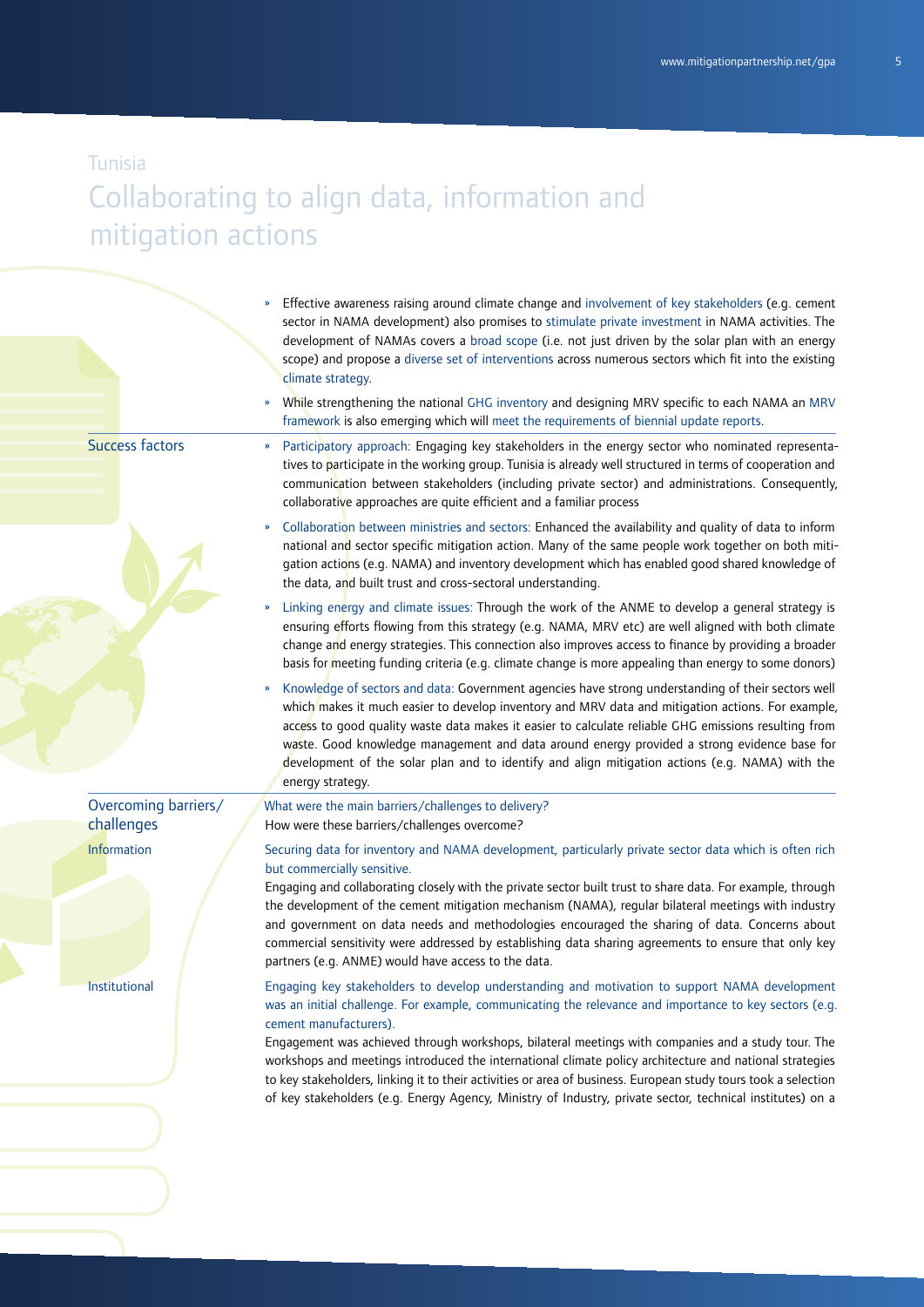### Tunisia Collaborating to align data, information and mitigation actions

tour including political meetings with funders and visits to field sites (e.g. for thecement mitigation mechanism). This included a tour of a co-processing plant in Belgium and a meeting with the World Business Council Cement Sustainability Initiative to link to the international private sector view.

|                                   | Lack of comprehensive, cross sectoral coordination for sharing and discussing GHG inventory data.<br>An Inventory Working Group was developed over a period of 4-5 months including regular briefings and<br>meetings. Information was provided on the purpose of the work and linked it to mitigation actions (e.g.<br>NAMA) being developed across different sectors. Additionally a data supplier group meets monthly (co-<br>ordinated by ANME) including key data providers (e.g. energy; gas; transport; aviation etc.). Participation<br>is currently voluntary but in time could be strengthened with an official mandate. |
|-----------------------------------|------------------------------------------------------------------------------------------------------------------------------------------------------------------------------------------------------------------------------------------------------------------------------------------------------------------------------------------------------------------------------------------------------------------------------------------------------------------------------------------------------------------------------------------------------------------------------------------------------------------------------------|
| Lessons learned                   | Collaboration between key sectors, ministries and research institutes is essential: For developing (and<br>»<br>ultimately implementing) effective mitigation action that is well aligned with national priorities.                                                                                                                                                                                                                                                                                                                                                                                                                |
|                                   | Sensitising and raising awareness of key stakeholders: To the relevance and importance of collabora-<br>»<br>tion on climate mitigation actions (e.g. NAMA), in particular by concentrating on win-win measures to<br>strengthen motivation to engage and collaborate.                                                                                                                                                                                                                                                                                                                                                             |
|                                   | Facilitating participation and dialogue: (e.g. through regular meetings) to build trust, understanding<br>W.<br>and enable joint working and data sharing. This requires investment of time and capacity and clarity<br>around processes such as data collection and use.                                                                                                                                                                                                                                                                                                                                                          |
| How to replicate<br>this practice | Align climate mitigation actions with other national strategies: (e.g. energy) and priorities to ensure<br>$\boldsymbol{\mathcal{V}}$<br>stronger support and buy-in.                                                                                                                                                                                                                                                                                                                                                                                                                                                              |
|                                   | Build capacity and awareness among key stakeholders: To improve cross sectoral/ministerial under-<br>»<br>standing and trust to collaborate.                                                                                                                                                                                                                                                                                                                                                                                                                                                                                       |
|                                   | Implement structures and arrangements: To facilitate effective sharing of data, exchange of knowledge<br>»<br>and the development of sustainable inventory system (e.g. national inventory working group and a<br>data suppliers group).                                                                                                                                                                                                                                                                                                                                                                                           |
|                                   | Engage the private sector: By investing time to explain benefits, engaging them in the development<br>of mitigation actions (e.g. NAMAs) and building trust to share relevant data and collaborate in the<br>development of mitigation planning and implementation.                                                                                                                                                                                                                                                                                                                                                                |
| Contact for enquiries             | Torsten Greis, GIZ Tunisia, torsten.greis@giz.de<br>»                                                                                                                                                                                                                                                                                                                                                                                                                                                                                                                                                                              |
| Further key resources             | National Climate Strategy: www.environnement.gov.tn/fileadmin/medias/pdfs/dgeqv/chang_clima-<br>W.<br>tique_3.pdf (French only)                                                                                                                                                                                                                                                                                                                                                                                                                                                                                                    |
| Website(s)                        | www.anme.nat.tn<br>»                                                                                                                                                                                                                                                                                                                                                                                                                                                                                                                                                                                                               |
| Case study author(s)              | Nicholas Harrison (Ecofys) and Kimberley Mees (Ecofys)                                                                                                                                                                                                                                                                                                                                                                                                                                                                                                                                                                             |
|                                   | Edited by: Nicholas Harrison (Ecofys)                                                                                                                                                                                                                                                                                                                                                                                                                                                                                                                                                                                              |
|                                   | Editorial support: Frauke Röser, Thomas Day, Daniel Lafond, Niklas Höhne and Katja Eisbrenner (Ecofys).                                                                                                                                                                                                                                                                                                                                                                                                                                                                                                                            |
|                                   | Coordination by: Ecofys www.ecofys.com                                                                                                                                                                                                                                                                                                                                                                                                                                                                                                                                                                                             |
| Case study contributor(s)         | Torsten Greis, GIZ Tunisia<br>»<br>Lena Hoernlein, GIZ Tunisia<br>»                                                                                                                                                                                                                                                                                                                                                                                                                                                                                                                                                                |
| References                        | GIZ (2014a) www.giz.de/en/worldwide/19523.html<br>$\boldsymbol{\mathcal{V}}$<br>Duchrow, A. (2013) Support for an integrated NAMA strategy in Tunisia. COP19,<br>Tunisia – a front-runner in NAMA development. Warsaw, November 14, 2013                                                                                                                                                                                                                                                                                                                                                                                           |

6